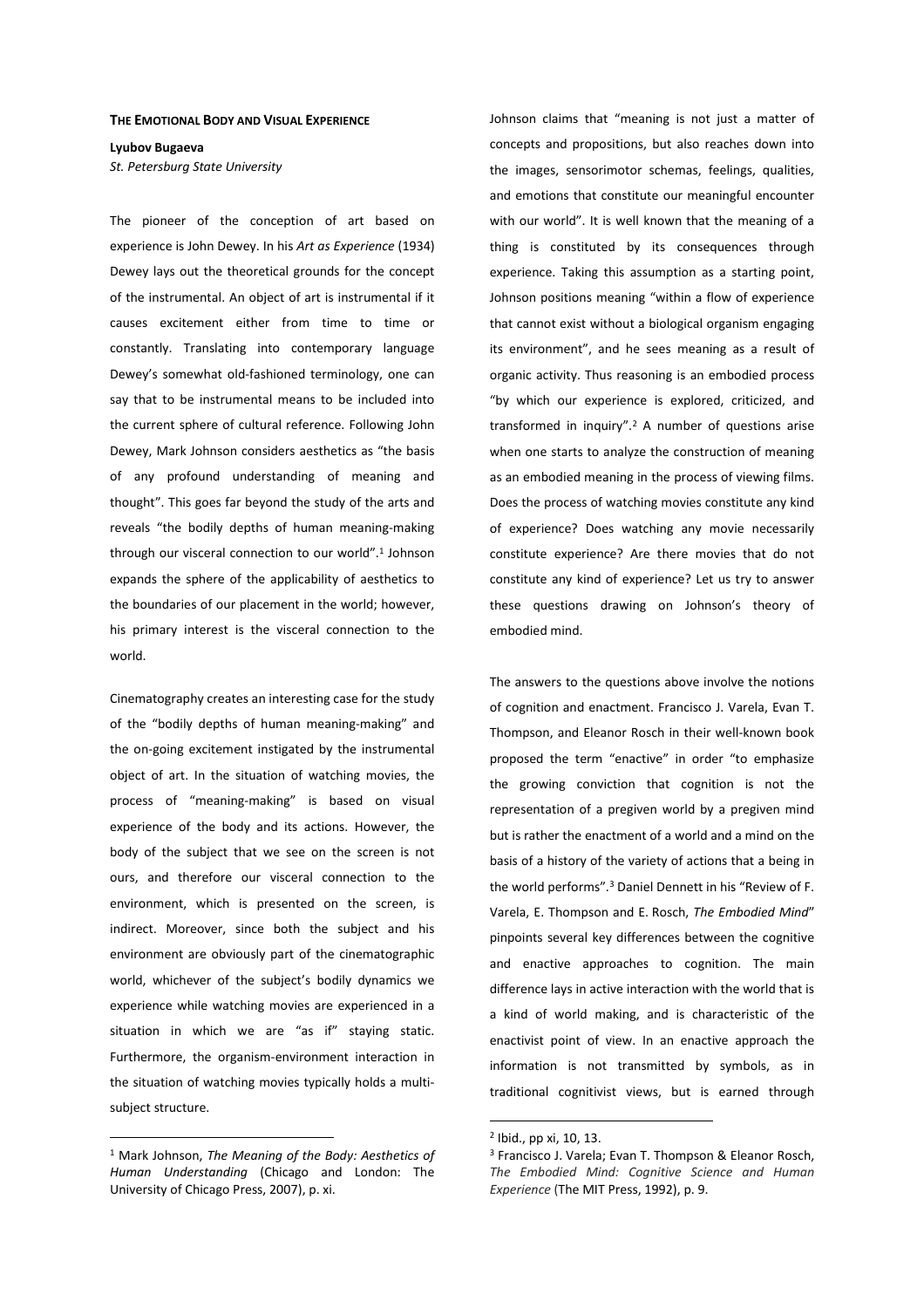enaction on multiple levels of sensorimotor networks. Cognition is seen by enactivists as the result of interaction not with the symbolic forms but with their meanings, and therefore it is not representation but enactment of the world.<sup>4</sup>

Enactivists developed the idea of an active perception. The process of watching movies from this point of view is a way of acting, in the first place, because it involves emotions. In the situation of watching a movie a viewer experiences certain emotions, enacts the events on the screen, and shapes the meaning of what he sees. William James in his "What is an Emotion?" claims that "the emotional brain-processes no only resemble the ordinary sensorial brain-processes", but also "*are*  nothing but such processes variously combined".<sup>5</sup> For James, emotions have a distinct bodily expression; the standard emotions he distinguishes, e.g. surprise, curiosity, rapture, fear, anger, lust, greed, and the like, are manifested through identifiable body language. James proposes a disputable thesis that "*the bodily changes follow directly the* PERCEPTION *of the exciting fact, and that our feeling of the same changes as they occur* IS *the emotion*"*.* 6 James is opposed to the standard view that an emotion is mental perception and that bodily expression follows mental affection. James says that such a sequential order is incorrect; he argues that "we feel sorry because we cry, angry because we strike, afraid because we tremble, and not that we cry, strike, or tremble, because we are sorry, angry, or fearful, as the case may be". In the case of ignorance of the bodily component, a perception is purely cognitive in form and lacks emotional warmth. As he states, "We might then see the bear, and judge it best to run, receive the insult

 $\overline{a}$ 

and deem it right to strike, but we could not actually *feel*  afraid or angry".<sup>7</sup>

From the point of view of the neuroscientist Antonio Damasio, who developed James's ideas, consciousness is multi-layered. Since there are several levels of the self, we may suggest that there are several levels of watching movies. Thus, depending on the level of consciousness involved in a certain period of the process of movie watching, we may speak about emotional immersion (core consciousness) and back-to-reality surveillance (extended consciousness). In the case of enactment, the core consciousness is necessarily involved in this process. Enactive cinema in general means that the flow of narration is made as the result of the subconscious psychological involvement of a spectator, along with conscious surveillance. It also means that subconscious involvement inevitably comprises emotions that are happiness, sadness, anger, fear, disgust, and surprise. Damasio distinguishes between feelings and emotions and argues that emotions are the fundamental basis for all cognition. He sees an emotion as brain process, and the interaction between the individual and the environment as the interaction between the body and the brain. Consciousness of bodily changes and emotional expressiveness emerges in the neocortical environment as an extension of the organism's unconscious awareness of the environment. Immersion of the viewer into a cinematographic reality leads to the birth of emotions caused by the interaction of the subject with the environment in the virtual reality of the movie. The cinematographic emotions have a biological basis that is to some extent recognized by contemporary cognitivist theories.<sup>8</sup>

<sup>4</sup> Daniel C. Dennett, "*The Embodied Mind: Cognitive Science and Human Experience*. Book review", *American Journal of Psychology*, no. 106.1 (1993), pp 121-125. Discussed by Pia Tikka in: *Enactive Cinema: Simulatoriam Eisensteinense* (Juväskylä, 2008), pp 178-179.

<sup>5</sup> William James, "What is an Emotion?", *Mind*, vol. 9, no. 34 (April 1884), p. 188.

<sup>6</sup> Ibid., pp 189-190.

<sup>7</sup> Ibid., p. 190.

<sup>8</sup> Cf. Torben Grodal, *Moving Pictures: A New Theory of Film Genres, Feelings and Cognition* (Oxford: Oxford University Press, 1999); Ed S. Tan, *Emotion and the Structure of Narrative Film: Film As An Emotion Machine* (Routledge, 1995); Greg M. Smith, *The Film Structure and the Emotional System* (Cambridge, UK: Cambridge University Press, 2003).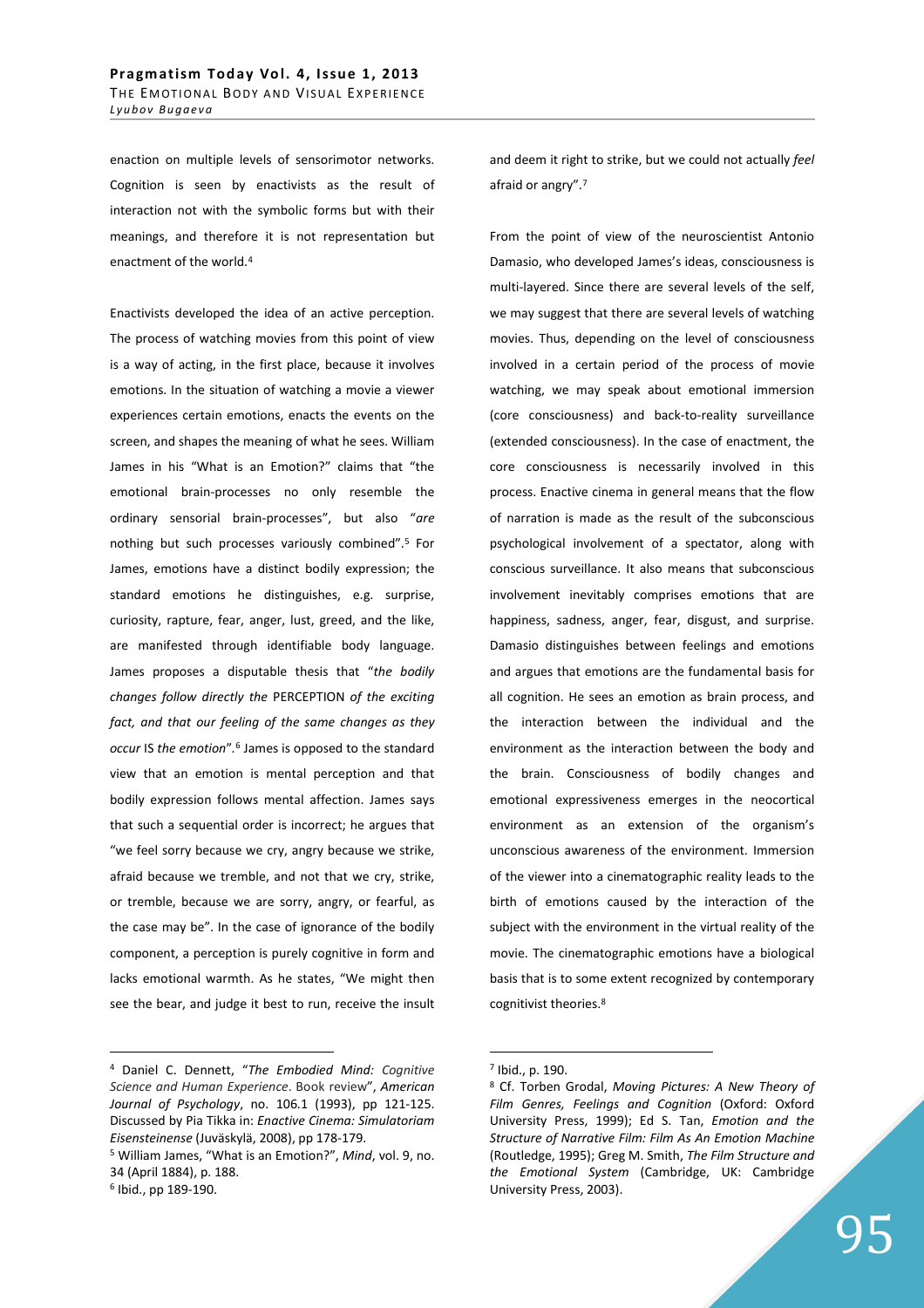According to James's theory, emotions emerge at the physiological level as the result of motor and sensory activity, and as such constitute individual experience. Yet laboratory investigation of emotions with the help of contemporary scientific methods has failed to provide supporting evidence for James's theory of emotions. And for a while it seemed that James's theory had arrived at a dead end. However, in the situation of watching movies, first comes the perception of the "exciting fact" on the screen, then this perception is followed by bodily changes, and afterwards comes the feeling of these changes, which is, according to James, the emotion. The viewer immerses himself in the film's milieu and identifies himself with one or another character of the film. The interaction of the character with the environment on the screen, and his movement in space, may cause bodily response in the viewer. The viewer subconsciously mimics and lives through the bodily changes of the characters that he watches. He may instinctively respond by moving aside or back to the attack on the film character, may wiggle, vibrate, fidget, hum and flap in excitement or impatience.

Furthermore, the film director may employ close-ups, certain angles of camera, or other strategies in order to enforce a particular kind of psychophysiological response. The mission of some episodes, e.g. the famous "shower scene" in Hitchcock's *Psycho*, is to keep the spectator in a certain emotional mood. In Lev Kuleshov's well-known experiment, known as "Kuleshov effect", an emotional connection is established on the basis of brick-on-brick montage. When the spectator watches interchanging shots of the face of the actor Ivan Mosjoukine, and of a plate of soup, funerals, etc., he construes the emotional link between the shots and prescribes certain emotions to the unchanging face of Ivan Mosjoukine. The emotional link that incorporates the subject (Ivan Mosjoukine) into the contextual milieu holds the shots and sequences together.

The psychophysiological reactions of the viewer, even if

minor ones and not quite visually noticeable, that echo psychophysiological reactions of the characters on the screen come first, and they are then followed by the spectator's emotions. Thus, bodily changes precede emotions in the situation of watching movies. The spectator, on the one hand, mirrors the bodily mechanics on the screen; on the other hand, as the film director manipulates the emotions of the spectator and envisages them, cinema becomes a kind of exposure of the inner emotional space of the spectator. An enactive approach helps us to understand the nature of the embodied emotions of the spectator. The term 'enactive' in this case means that there is no pregiven independent milieu; rather there is a perceiverdependent milieu where action is perceptually guided. The interaction with the environment is carried out at the level of the character's actions and at the level of the emotional line in film narration. The perceiver (who is the character and the film viewer) is both internal and external in relation to the film milieu; "the organism both initiates and is shaped by the environment".<sup>9</sup>

While in the situation of direct interaction with the environment, the link between imagination and bodily processes is rather obvious; it is less obvious in the situation of the interaction with the film sequences and with the environment on the screen. The experience of direct interaction in the situation of watching movies is reduced to the viewer's interaction with a particular media device, and it differs from whatever interaction the viewer may have with the film's content. However, following a body's dynamics on the screen, we do experience interaction with the environment, though it is mediated. The question about the kind of engagement that we have with the cinematographic reality can be answered by saying that what we have is in the first place "emotional engagement". James's theory of emotions, though it fails in laboratory investigation of

<sup>9</sup> Francisco J. Varela; Evan T. Thompson & Eleanor Rosch, *The Embodied Mind: Cognitive Science and Human Experience* (The MIT Press, 1992), p. 174.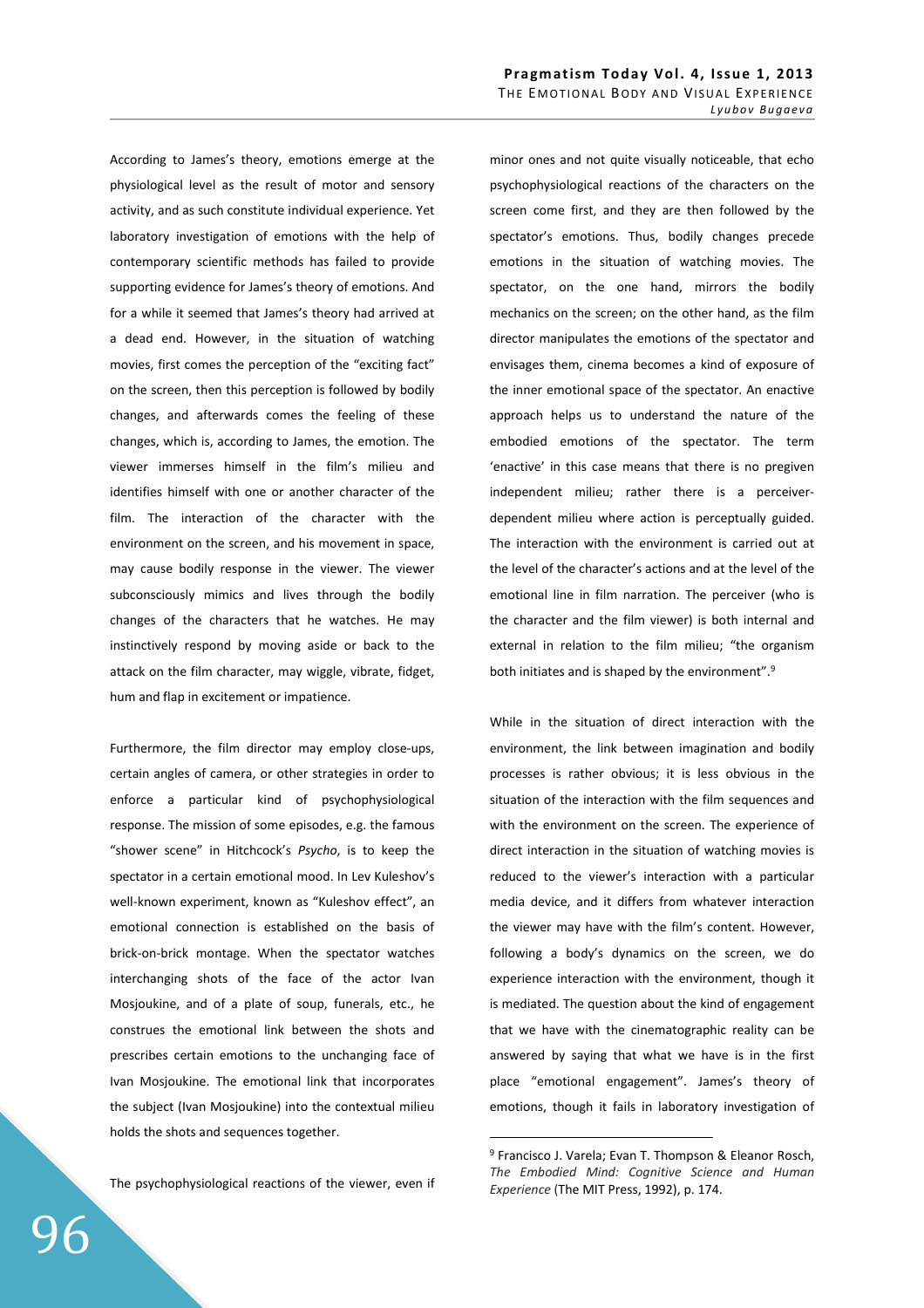emotions in everyday life, works when we speak about cinematographic experience. It brings the emotional component to the center. In the end it is not worth arguing whether or not emotions are in the first place bodily changes. What is important in James's theory is the connection he makes between body and emotion, or embodied mind and emotion.

Damasio updated James's views with the metaphor of 'movie-in-the-brain'. According to Damasio, movies can be regarded as external representations of the process of narration that takes place on the level of core consciousness, or simple consciousness of the self, that defines the spatial coordinates of the self in the present. Consciousness recognizes itself and reaches the level of extended and then higher extended consciousness in the act of interacting with the world. 'Movie-in-the-brain' is a metaphor used to denote the story of the interaction of core consciousness with the environment. Movies serve as "the closest external representation of the prevailing storytelling that goes on in our minds. What goes on within each shot, the different framing of a subject that the movement of the camera can accomplish, what goes on in the transition of shots achieved by editing, and what goes on in the narrative constructed by a particular juxtaposition of shots is comparable in some respects to what is going on in the mind, thanks to the machinery in charge of making visual and auditory images, and to devices such as the many levels of attention and working memory".<sup>10</sup>

In cognitive narratology it is assumed that experience of events and human relations necessarily takes a form of a narrative. Experience inevitably requires narration. The principle figure in narrative is the presence the anthropomorphic figure of an *experiencer* – somebody who experiences whatever happens in the story. The emotional and bodily reactions of an experiencer to the

 $\overline{a}$ 

events as well as his actions form a dynamic component of narrative. Narrativity then is a mediated experienciality. Narratives, including film narratives, are one of the forms of transferring experience. The stories are initially aimed at expressing "what it is like?" from the position of the experiencer and sharing a way of experiencing certain events. That is why "qualia", or a what-it-is-like, is one of the basic elements of narrative.<sup>11</sup> James, who did not speak about films in his works, anyway raised the question that should be taken into account in the discussion of the emotional body in connection to movie watching. This is the question of emotion sharing in the process of perceiving the work of art.

Emotional narration is one aspect of a complex film narration. Since the events in everyday life occur in chronological order, the chronological film sequences are more easily perceived. Disruptions of natural succession take place in flashbacks, in narrating past events, in transposition of sequence. Roman Jacobson states that cinematographic time is linear in "Is the Film in Decline?".<sup>12</sup> However, it is possible to suggest that film linearity is historically sensitive, and in contemporary film narrative several narratives can be developed. One of the examples can be found in Roman Polanski's films *The Pianist* (2002) and *The Ghost Writer* (2010).

In *The Pianist*, alongside the story line of a Polish-Jewish pianist Władysław Szpilman, who survived the Nazi invasion of Poland, Polanski creates the narrative line of fear of the cornered. In *The Ghost Writer* Polanski creates rooms and spaces that are meant to convey the feelings of suspicion, fear and alienation experienced by the ghostwriter (Ewan McGregor), who is supposed to finish the memoirs of the former Prime Minister Adam

<sup>10</sup> Antonio Damasio, *The Feeling of What Happens: Body, Emotion and the Making of Consciousness* (Houghton Mifflin Harcourt, 1999), p. 188.

<sup>11</sup> David Herman, *Basic Elements of Narrative* (Hoboken, NJ: Wiley-Blackwell, 2009), pp 143, 156.

<sup>12</sup> Roman Jakobson, "Is the Film in Decline?", in: Roman Jakobson, *Selected writings*. Volume III: *Poetry of Grammar and Grammar of Poetry* (Mouton De Gruyter, 1982), p. 737.